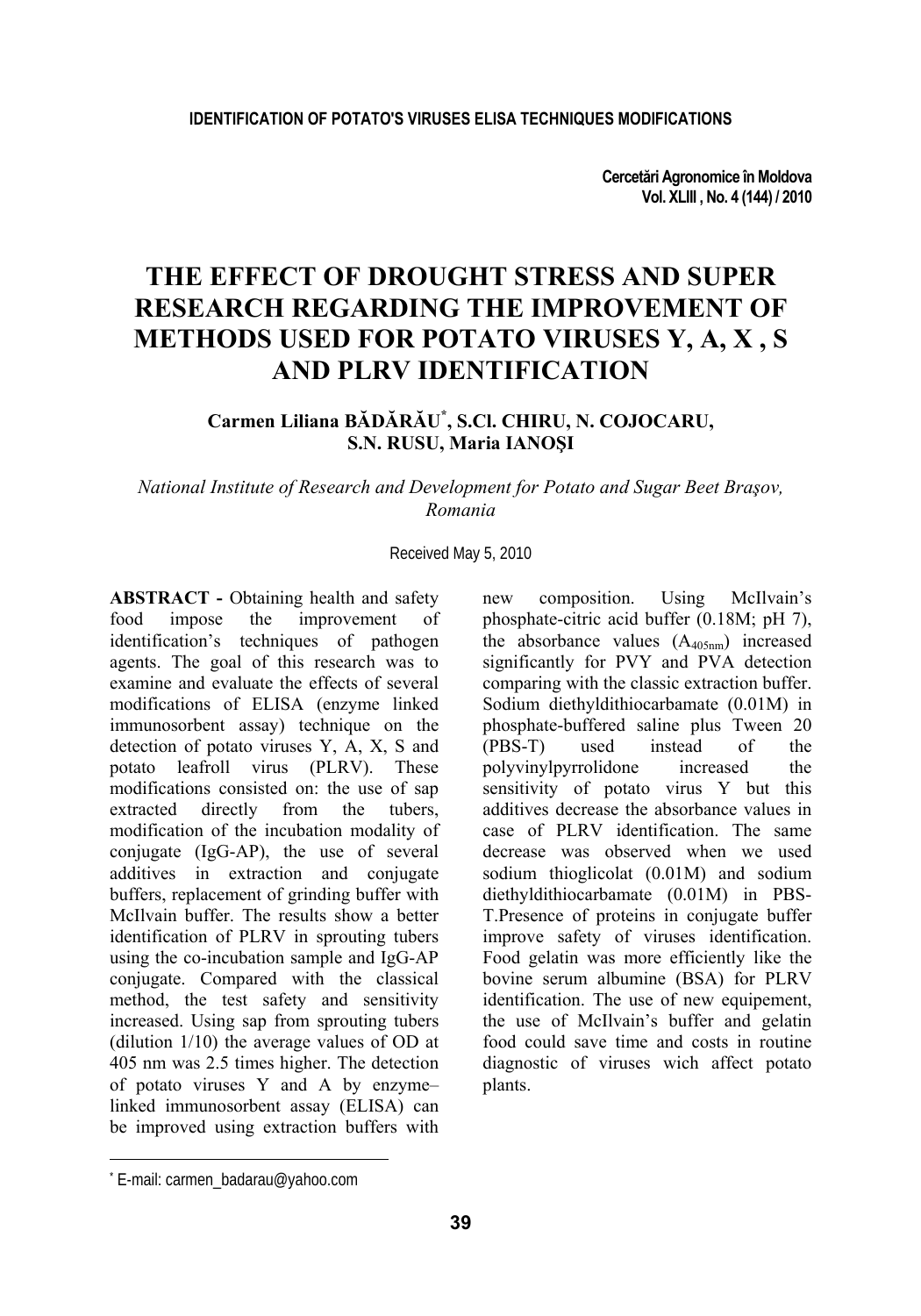**Key words:** Potato virus; Co-incubation; Extraction; Conjugated; Buffer; Gelatin food, ELISA.

**REZUMAT – Cercetări privind îmbunătăţirea metodelor utilizate pentru identificarea infecţiilor cu virusurile cartofului Y, A, X, S şi PLRV.** Obţinerea de alimente sigure şi curate, sănătoase, libere de boli, impune, printre altele, perfectionarea metodelor de identificare a agenților patogeni. Optimizarea tehnicii ELISA (enzyme linked immunosorbent assay), de identificare a principalelor virusuri ale cartofului (prin modificarea modalităţii de prelevare şi incubare a probelor, a compoziției soluțiilor tampon de extracție și conjugat), a constituit unul dintre obiectivele acestei lucrări. Probele au fost prelevate direct din tuberculi, cu un echipament special, şi s-a modificat modul de incubare a conjugatului (IgG-AP). Rezultatele au evidentiat o identificare mai sigură a virusului răsucirii frunzelor (PLRV) în probele extrase din cartofi încolţiţi (diluţia 1/10), media DO la 405nm fiind de 2,5 ori mai mare decât la varianta clasică. Identificarea virusurilor Y şi A ale cartofului prin tehnica ELISA poate fi îmbunătătită prin utilizarea unor solutii tampon cu compoziție modificată. În cazul substituirii tamponului de extracție clasic cu soluție tampon McIlvain (acid citric 0.18M; fosfat monopotasic 0.18M; pH 7), la diagnosticarea virusurilor Y si A s-a remarcat o creştere a valorilor densitaţilor optice (DO405nm) cu 63,5% la diagnosticarea virusului A şi cu 32,46% la diagnosticarea virusului Y. Substituirea polivinilpirolidonei (tampon clasic) cu dietilditiocarbamat de sodiu (0,01M) a condus la o crestere a DO405nm cu 38,4% la diagnosticarea virusului Y, dar această variantă nu a fost benefică pentru identificarea probelor infectate cu PLRV. Un efect asemănător l-a avut și utilizarea unui amestec de tioglicolat de sodiu şi dietilditiocarbamat de sodiu. Diagnosticarea virusurilor X şi S nu a fost semnificativ influențată de noua compozitie a tampoanelor de extracție. Prezența proteinelor în tamponul conjugat a condus la o identificare mai sigură a virusurilor restate.Gelatina alimentară s-a dovedit a fi mai eficientă decât albumina bovină (BSA), în cazul identificării virusului răsucirii frunzelor. Substituirea solutiei tampon de extracție cu soluția McIlvain, a albuminei serice bovine (BSA) cu gelatina alimentară (în soluţia tampon conjugat), utilizarea noilor modalităţi de prelevare şi incubare a probelor ar putea contribui la reducerea costurilor aferente testelor efectuate pentru identificarea virusurilor cartofului.

**Cuvinte cheie** : virus al cartofului; coincubare; extracție; conjugat; tampon; gelatină alimentară; ELISA.

# **INTRODUCTION**

For routine indexation of potatoes seed is still difficult the employment of high sensitive methods of detection and identification of nucleic acids, that allow for virus detection directly in plant extract, because of the high cost, complicated preparation of samples and highly trained personal needed to perform this kind of work (Leone, G. *et al*.,1997; Loebenstein *et al.,* 1997; Nie, 2000; Nie *et al*., 2001 and 2005; Nolasco *et al*., 1993; Schoen *et al*., 1996; Spiegel *et al*., 1993; Teverovsky *et al*., 1997; He *et al*., 2006). So, ELISA is the most commonly assay for detection of virus particles in potato tissues. A lot of researches were targeted to make modifications of this assay their purpose being to increase its performance or to enhance its sensitivity (Nolasco *et al*., 1993;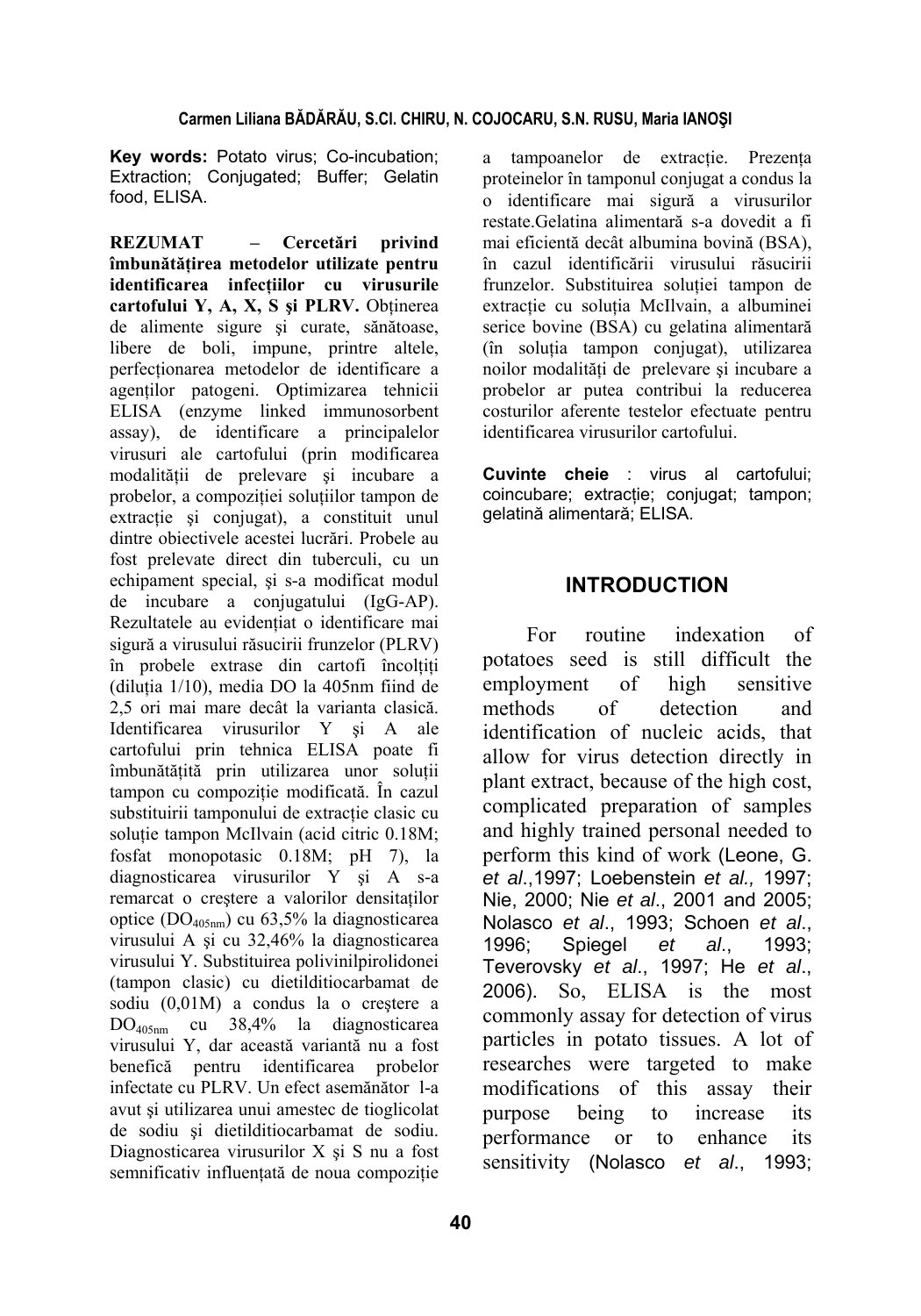Singh *et al.,* 1992 and 2003; Van den Heuvel , 1989).

The detection level of the viruses and the rate of immunological reaction depend on which part of the plant is used for assay and on several physico-chemical factors like: temperature, diffusion of components in reaction (mixing), composition of buffers (Martin, 1990; Teverovsky *et al*., 1997; Treder *et al*., 2004).

The results presented in this paper show a better identification of PLRV in leaves and sprouting tubers (after natural break of dormancy) using the co-incubation sample and IgG-AP conjugate, together in the wells of the ELISA microplates. This method has been used by others researchers, in different conditions (Martin, 1990; Treder *et al*., 2005; Teverovsky *et al*., 1997).

Particles of IgG immobilized on the well surface are used to entrap virus particles, which bind conjugate particles at the same time, resulting in formation of multilayer structure of antibody-antigen-enzyme complex. This system allows binding higher amounts of virus and conjugate particles than occurs in regular DAS-ELISA (Treder *et al*., 2004 and 2005; Van den Heuvel *et al*., 1989; Bădărău *et al*., 2008 and 2009).

As shown in this paper, the virus absorbance (A405nm) of enzyme–linked immunosorbent assay (ELISA) for potato leafroll virus, potato viruses Y and A could be increased using extraction buffers with new composition tested in our research work. The effect of additives like sodium diethyldithiocarbamate and sodium thioglicolat were tested by other researchers too (Goodwin *et al.*, 1984).

Suppression of unspecific reactions and stabilization of reaction components like: bovine serum albumine, gelatin, ascorbic acid, sodium sulfite play a key role in this matter, increasing the level of viruses detection. The effect of several of these reactives were examinate in our researches, in the aime to increase the performance of the ELISA tests and to decrease their costs.

# **MATERIALS AND METHODS**

**a. The effect of extraction and conjugate buffer's additives on the detection of potato viruses Y, A , X and S by ELISA technique.**Virus samples were obtained from infected plant leaves (we used 18 plants infected from Ackersegen variety for PVY, 18 plants infected from Corona variety for PVA,18 plants infected from Amsel variety for PVS and 18 plants infected from Bintje variety for PVX ) and negative control samples were obtained from leaves of healthy plants from the same variety. We used fresh tissues that produced relatively moderate reactions in ELISA dilution of sap from infected leaves in healthy potato leaves sap was 1/1 (Bădărău *et al.,* 2008 and 2009). First we mixed the sap from infected leaves with sap from healthy potato leaves and next we mixed this sample with extraction buffer. End dilution of infected sample in extraction buffer was 1/10.

Excepting potato virus A detection, the antiserum and conjugated used for the other viruses detection were obtained in our laboratory.

The extraction buffers used were: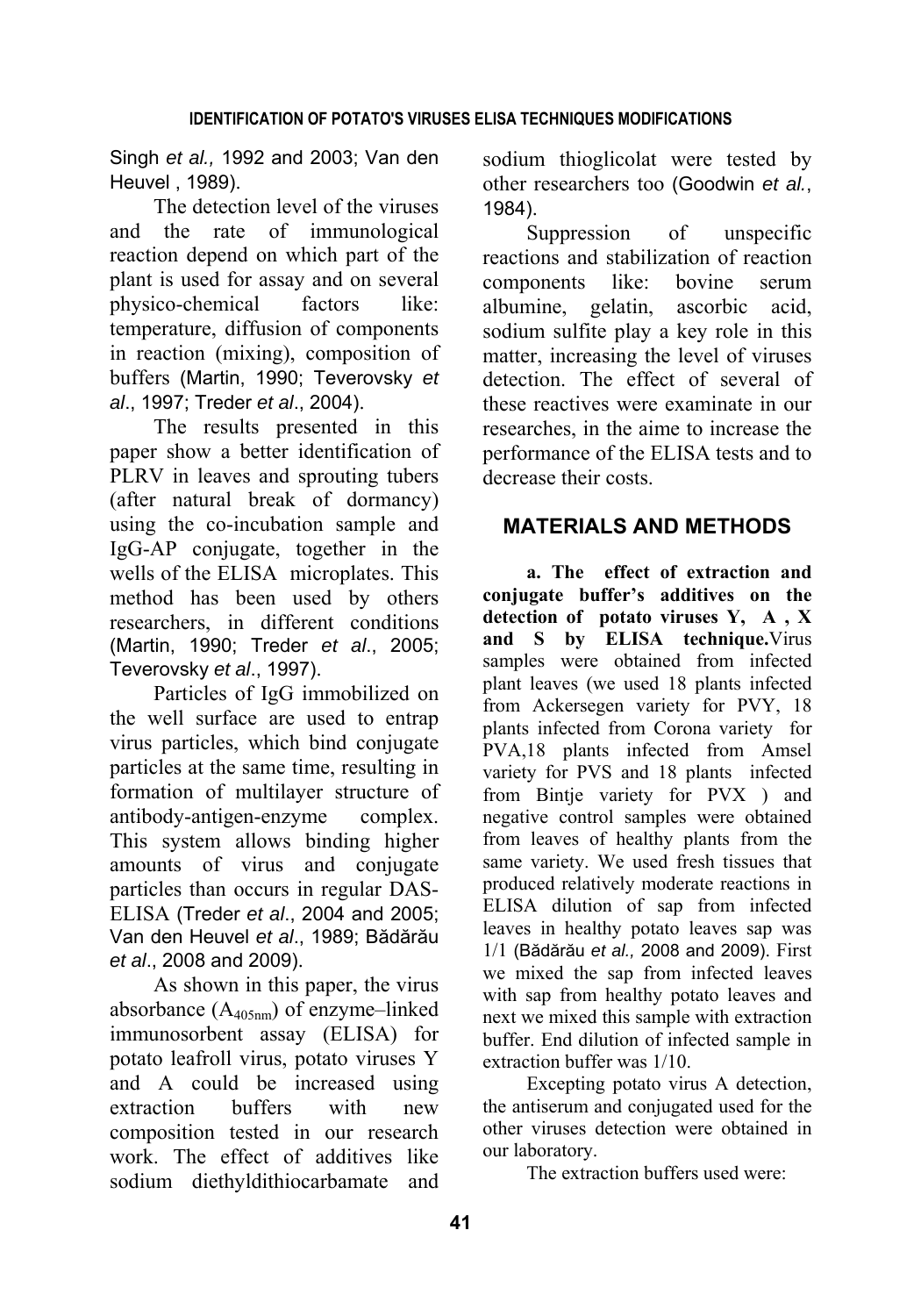- Classic buffer  $(2\%$ polyvinylpyrrolidone in PBS-T; pH 7) (Clark, Adams, 1977);
- McIlvain's phosphate-citric acid buffer  $(0.18M; pH 7)$ (Bădărău *et al.,* 2009),
- Sodium diethyldithiocarbamate (DIECA) (0,01M) in PBS-T (Goodwin, 1984; Treder, 2005),
- Sodium diethyldithiocarbamate  $(DIECA)$   $(0,01M)$  and diethyldithiocarbamate (DIECA) (0,01M) in PBS-T (Bădărău *et al.,* 2009).

PBS-T=phosphate-buffered saline with Tween 20 (0.005%)

The proteins added to the conjugate buffers for suppression unspecific binding were: bovine serum albumin (BSA from Flucka, 0.2%), gelatin obtained from local market (cheap product used for food preparation , 0.2%).

The analysis was performed following essentially the protocol described by Clark and Adams,1977. We used 100 µl from each reactive in each well of the plate. All experiments were repeated five times.The optical density

(OD) was measured after 60 minutes, on PR<sub>1100</sub> reader

Each set of comparable assay was conducted at the same time and with the same bulk sample. Analysis of variance (ANOVA) and Duncan's multiple range test were used to analyze the data. In the aim to illustrate the precision of the mean we use confidence interval (CI).

**b. The effect of samples incubation on detection of PLRV.**  Potato material*.* All the biological material (healthy and infected) was obtained from the virus collection of our institute. We used 29 infected samples. The infection of this material was confirmed by using antisera from Bioreba (Switzerland). A press with smooth rolles was used for leaf samples preparation. For the tuber testing, the sap was extracted , diluted and dispensed directly into the plate using the extractor Microlab 500B/C **(**Hamilton**)** (Clark, Adams, 1977; Hill *et al*., 1984). We tested sprouting tubers after natural break of dormancy, when the sprouts were 2-3mm long (*Fig. 1*).



**Figure 1- Sample's prelevation for testing sprouting tubers**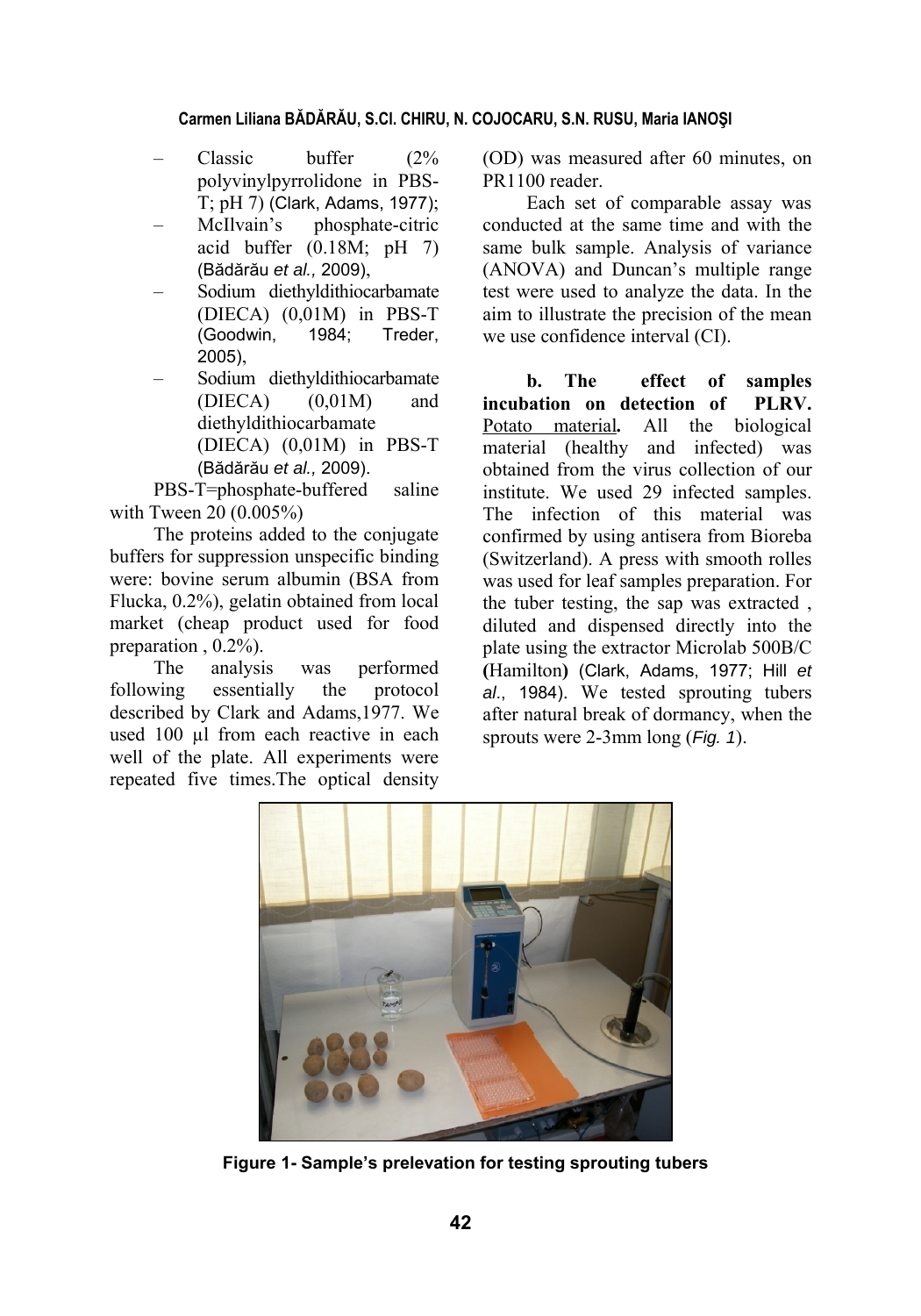### **IDENTIFICATION OF POTATO'S VIRUSES ELISA TECHNIQUES MODIFICATIONS**

Antibodies and conjugates dilution as recommended by the manufactures 1:200 for Loewe (Germany) and 1:1000 for Bioreba AG (Switzerland). Microplates- NUNC microplates were coated with antibodies for overnight incubation in the refrigerator.

DAS ELISA (V1), the analysis was performed following essentially the protocol described by Clark and Adams, 1977. We used 100 ul from each reactives solutions in each well of the plate (Bădărău *et al*., 2008 and 2009).

In the other variant (V2, cocktail ELISA), all the steps were the same as DAS ELISA except that the sample and the enzyme conjugate IgG were added together and incubated overnight at 4<sup>0</sup> C. All experiments were repeated four times. Rinsed microplates were<br>filled with substrate solution (pwith substrate solution (pnitrophenylphosphate) incubated 30, 60 and 120 minute and the absorbance values were estimated at 405 nm on PR1100 reader. The samples having A 405 values exceeding the cut-off (two times the average of healthy control samples) were considered virus infected.

# **RESULTS AND DISCUSSIONS**

**a. The effect of extraction and conjugated buffer's additives on the detection of potato viruses Y, A, X and S by ELISA technique.** Using McIlvain's buffer, the absorbances increased by 63.5% for PVA detection comparing with the classic extraction buffer, and by 32.46% in case of PVY detection (*Table 1 and Fig. 2A*).

|            | Sample        | <b>Extraction buffer</b> |                           |                                 |                                                 |  |  |  |
|------------|---------------|--------------------------|---------------------------|---------------------------------|-------------------------------------------------|--|--|--|
| Virus      |               | <b>Classic buffer</b>    | <b>McIlvain</b><br>buffer | <b>DIECA(0.01M)</b><br>in PBS-T | DIECA+sodium<br>thioglicolat in<br><b>PBS-T</b> |  |  |  |
| <b>PVY</b> | Infected      | 1.251±0.317 b**          | 1.668±0.259 a             | 1.784±0.189 a                   | $1.675 \pm 0.260$ a                             |  |  |  |
|            | Healthy       | $0.037 \pm 0.004$ -      | $0.034\pm0.002$ -         | $0.033\pm0.001$ -               | $0.033 \pm 0.002$ -                             |  |  |  |
|            | <b>Buffer</b> | $0.027 \pm 0.002$ -      | $0.028 \pm 0.001 -$       | $0.029 \pm 0.001$ -             | $0.027 \pm 0.001$ -                             |  |  |  |
| PVA.       | Infected      | $0.648 \pm 0.293$ c      | $1.146 \pm 0.109$ a       | $0.899 \pm 0.115$ b             | $0.699 \pm 0.122$ c                             |  |  |  |
|            | Healthy       | $0.038 + 0.009 -$        | $0.036 \pm 0.012$ -       | $0.038 + 0.008 -$               | $0.035 \pm 0.010 -$                             |  |  |  |
|            | <b>Buffer</b> | $0.027 \pm 0.007 -$      | $0.026 \pm 0.009 -$       | $0.030\pm0.010$ -               | $0.029 \pm 0.008 -$                             |  |  |  |
|            | Infected      | >2.000                   | >2.000                    | >2.000                          | >2.000                                          |  |  |  |
| <b>PVS</b> | Healthy       | $0.032 \pm 0.009$        | $0.035 \pm 0.012$         | $0.033 \pm 0.008$               | $0.032\pm0.010$                                 |  |  |  |
|            | <b>Buffer</b> | $0.028 + 0.007$          | $0.026 \pm 0.009$         | $0.024 \pm 0.010$               | $0.024 \pm 0.008$                               |  |  |  |
| <b>PVX</b> | Infected      | >2.000                   | >2.000                    | >2.000                          | >2.000                                          |  |  |  |
|            | Healthy       | $0.045 \pm 0.011$        | $0.048 \pm 0.012$         | $0.044 \pm 0.014$               | $0.047 \pm 0.012$                               |  |  |  |
|            | <b>Buffer</b> | $0.030 + 0.009$          | $0.029 \pm 0.011$         | $0.031 \pm 0.009$               | $0.029 \pm 0.008$                               |  |  |  |

**Table 1 - Effect of extraction buffer on the diagnostic sensitivity of DAS ELISA test\* (mean values of OD at 405nm for five repetitions ±SD values)** 

Note:

\* For the samples we used fresh tissues that produced relatively medium ELISA reactions (dilution of sap from infected plants in sap from healthy plsnts was 1/1). \*\* Values not followed by the same letter are significantly different (P=0.05) according to Duncan's test.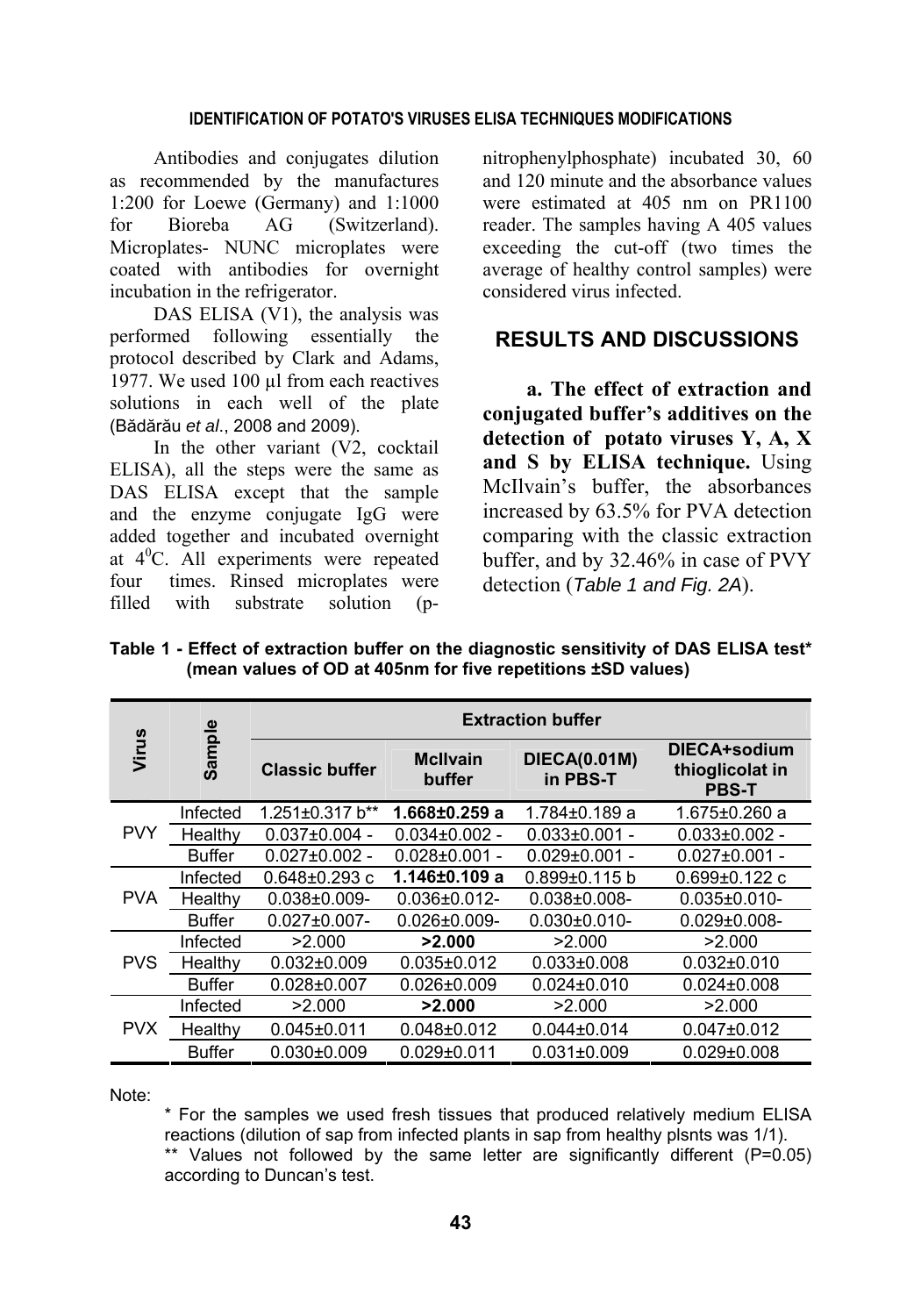

**Figure 2 - Influence of McIlvaine buffer and of some extraction buffer's additives on the detection of potato viruses Y, A, X and S by ELISA technique** 

**A -** Influence of extraction buffer on potato leafroll virus, potato viruses Y,A, S detection (fresh samples)**; B -** Influence of McIlvain's buffer on PVY detection (frozen leaves) (tissue samples that produced different levels of infection); virus source plant were selected to produce relatively strong, moderate or weak virus specific reactions in ELISA; 95%CI - 95% confidence interval of the difference.

Sodium diethyldithiocarbamate (0.01M) in PBS-T used instead of the polyvinylpyrrolidone (2%) in PBS-T increased the sensitivity of potato virus Y (by 38.4%) but this additives decrease the absorbances values in case of PLRV identification. The same decrease was observed when we used sodium thioglicolat (0.01M) and sodium diethyldithiocarbamate (0.01M) in PBS-T. The detection of potato virus X and S was not significant influenced by the composition of extraction buffer.

The sensitivity of ELISA for PVY and PVA were especially enhanced by using McIlvain buffer, their composition maybe help stabilize the nucleocapside of these viruses and thereby enhance its serological reactivity (Bădărău *et al*., 2009). Other researchers (Kaniewski *et al*., 1988; Treder *et al.,* 2005) reported other increase in sensitivity for PVY. Comparatively with their

results, we observed in our experiments that using McIlvain's buffer, the absorbances increased by 63,5% for PVA detection comparing with the classic extraction buffer and by 32,46% in case of PVY detection. Sodium diethyldithiocarbamate (0,01M) in phosphate-buffered saline plus Tween 20 (PBS-T) used instead of the polyvinylpyrrolidone increased the sensitivity of potato virus Y (by 38,4%) but this additives decrease the extinctions values in case of PLRV identification. Comparatively with other experiments (Kaniewski *et al.,* 1988; Treder *et al.,* 2005) we used sap from frozen leaves too *(Fig. 2B)*.

The results achieved testing extraction's buffer additives show a better identification (significant differences) for PVY and PVA in potato leaves (sap's dilution 1/10) using McIlvain's phosphate-citric acid buffer (0.18M; pH 7).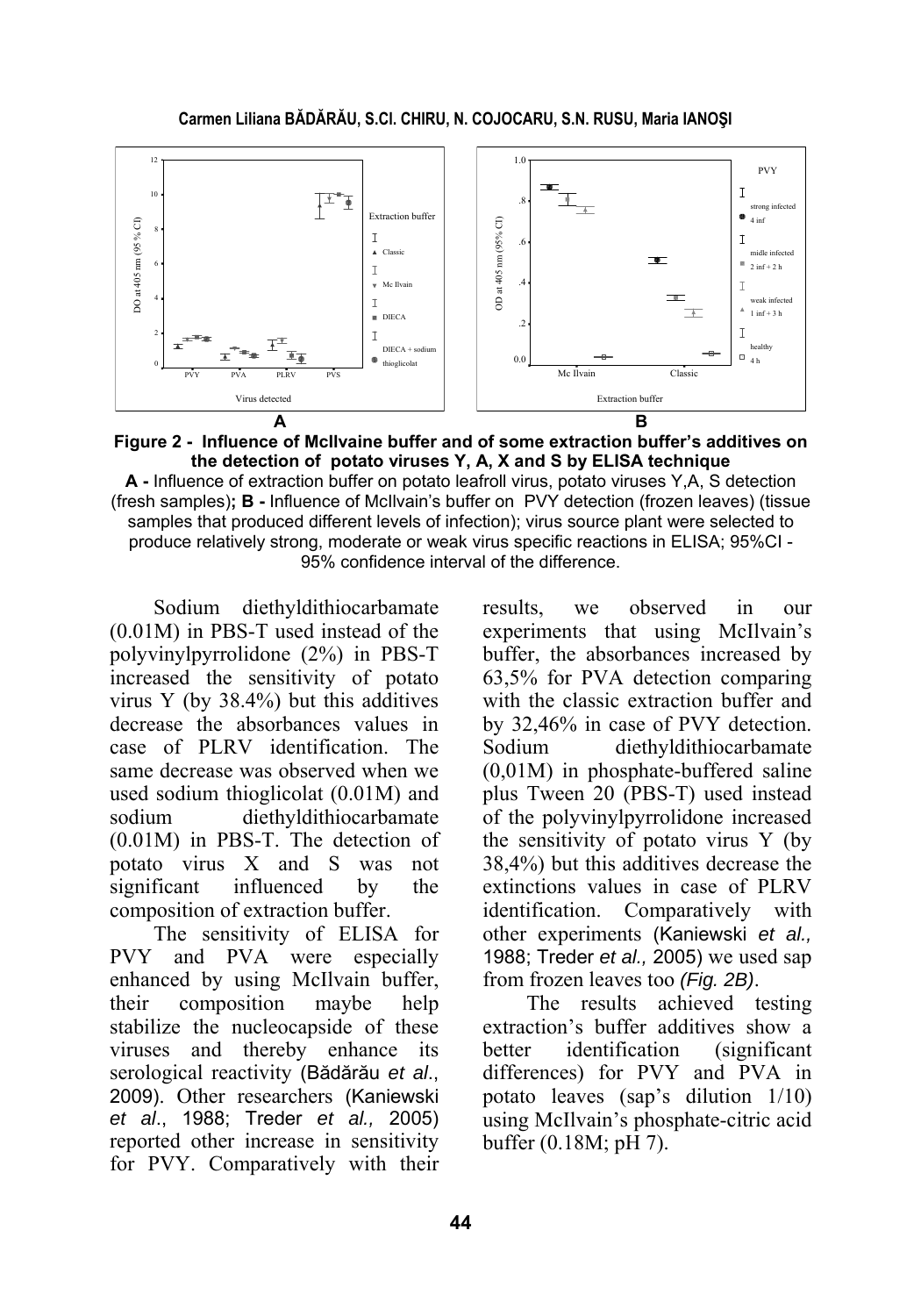#### **IDENTIFICATION OF POTATO'S VIRUSES ELISA TECHNIQUES MODIFICATIONS**

This buffer don't use polyvinylpyrrolidone, an additive expensive and difficult to dissolve in PBS-T. The McIlvain's buffer improves the detection for PVY even in frozen potato leaves. The results presented in *Figure 2B* show a better identification (significant differences) using McIlvain's phosphate-citric acid buffer, comparatively to the classic variant, for all infection levels. Using this buffer, the test was more sensitive that the standard test, it detects low concentration of virus with greater reliability even for the weak infection level of sample.

Presence of proteins in buffer solution improve the detection of PLRV in extracted leaves, while

detection of PVY was slightly affected by the proteins in buffer solution (*Fig. 3*). The results achieved testing conjugate buffer's additives show a better identification (significant differences) for PLRV in potato leaves (sap's dilution 1/10) using food gelatin  $(1\%; pH 7.4)$  and a mixture gelatin  $(1\%)$  + Congo Red (40 mg/l).This buffer don't use bovine albumine serum an additive expensive. Gelatin food was more efficient as more expensive bovine albumine serum (BSA) (*Fig. 3*). Therefore all further assays have been done (for PLRV detection) using conjugate buffer supplemented with 1% food gelatin.



#### **Figure 3 - Influence of several additives of conjugate buffer on the detection of potato viruses Y and potato leafroll virus by ELISA technique**

OD= mean values of optic density for four repetitions;  $\pm$  SD (standard deviation values); BSA= bovine albumin serum 2%; food gelatin from local market 1%; Congo Red was added on the solution for colour them, for easyer work with them. For the samples we used fresh tissues that produced relatively medium ELISA reactions (dilution of sap from infected plants in sap from healthy plsnts was 1/1). Values not followed by the same letter are significantly different (P=0.05) according to Duncan's test. Experiments were repeated on four occasions.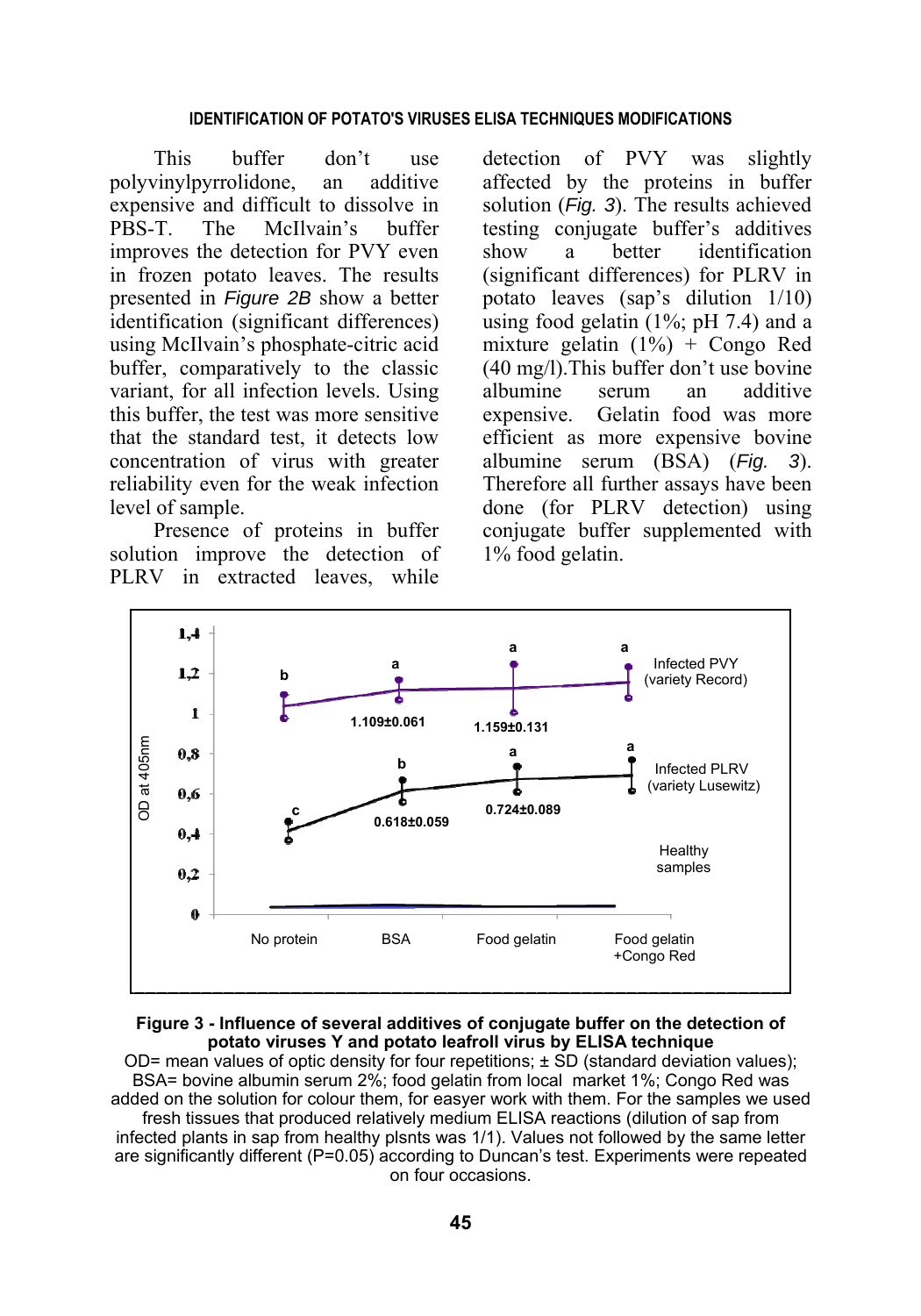**b. The effect of samples incubation on detection of PLRV.**  As shown in *Table 2*, the sensibility of detecting PLRV in leaves was correlated to the incubation modality of the samples and the incubation time with substrate solution. In comparison with the classical method, the test safety and sensitivity increased.

Testing leaves, the mean values of OD at 405 nm was 5-6.6 times higher than those obtained by standard DAS ELISA method.

Significantly higher readings were obtained applying cocktail ELISA, this variant improving the detectability of potato virus particles.

| Table 2 - Detection PLRV in leaves by DAS ELISA* and cocktail ELISA** |  |  |  |  |
|-----------------------------------------------------------------------|--|--|--|--|
|                                                                       |  |  |  |  |

|                     |         | Incubation time with substrate solution |         |            |         |             |  |
|---------------------|---------|-----------------------------------------|---------|------------|---------|-------------|--|
|                     |         | 30 minutes                              |         | 60 minutes |         | 120 minutes |  |
|                     | V1*     | V2**                                    | $V1*$   | $V2**$     | $V1*$   | V2**        |  |
| <b>Cut off</b>      | 0.065   | 0.084                                   | 0.072   | 0.113      | 0.097   | 0.171       |  |
| ***<br>$OD_{405nm}$ | 0.055   | 0.278                                   | 0.089   | 0.536      | 0.162   | 1.072       |  |
|                     | ± 0.014 | ± 0.119                                 | ± 0.030 | ± 0.230    | ± 0.063 | ± 0.450     |  |
|                     |         |                                         |         |            |         |             |  |
|                     |         | x 5.0                                   |         | x 6.0      |         | x 6.6       |  |

Note: \*V1 – DAS ELISA; \*\*V2 – cocktail ELISA (co-incubation samples and IgG-AP conjugate); \*\*\* – mean values of OD at 405 nm for four repetitions **±** standard deviation



**Figure 4 - Detectability of PLRV in leaves function on the samples incubation modality; biological material used\* for leaves samples =29 plantes infected with PLRV; V1\*\* – DAS ELISA; V2\*\*\* – cocktail ELISA (co-incubation samples and IgG-AP conjugate).** Experiments were repeated on four occasions, with the same results**.**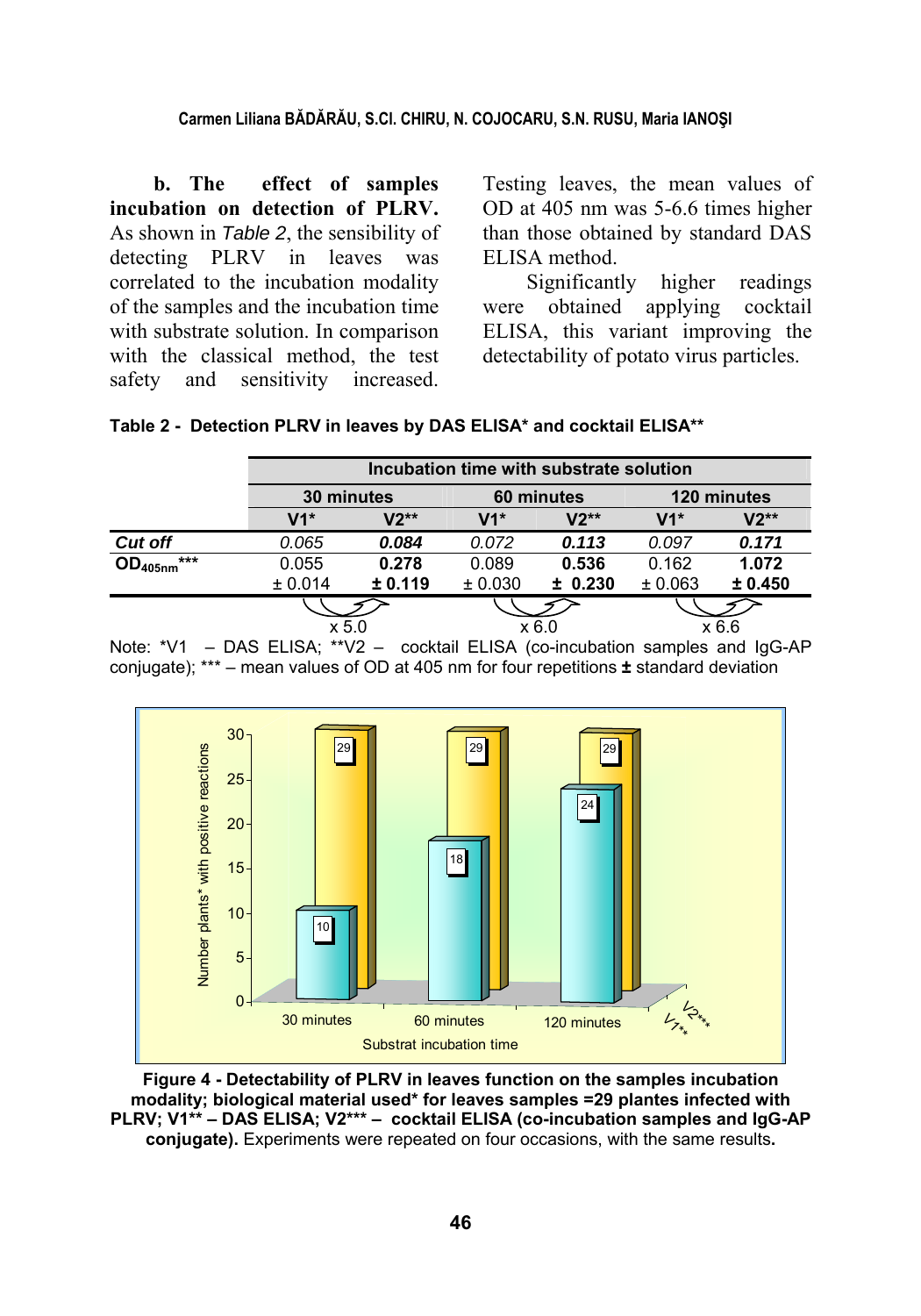### **IDENTIFICATION OF POTATO'S VIRUSES ELISA TECHNIQUES MODIFICATIONS**

*Fig. 4 and Table 2* show that the co-incubation sample and IgG conjugate gave positive reaction in 100% of the testing plants even after the shortest incubation time with substrate solution.

When we used DAS ELISA, the percentage of infected plants grew with the time of substrate incubation from 37,5 to 82,8%, but the maximum percentage wasn't achieved not even after two hours despite the assays were made with plants sure infected. So, using the standard method, 17% of the samples didn't lead to positive reaction.

Testing sprouting tubers, the results showed a better identification of PLRV using the co-incubation sample and IgG-AP conjugate at all the sap's dilutions (*Table 3*). Using the co-incubation sample with conjugate, for sap's dilution 1/10 and 1/20, the infected tubers were easily distinguished from negative controls. PLRV has been practically undetectable by DAS ELISA in tuber extracts diluted more than 20 times, while in the cocktail version, readings differentiate extracts from infected tissues, but not very clearly.

The *Fig. 5* shows that the highest values of OD at 405 nm were those obtained by cocktail ELISA. when the tuber extract was diluted 10 times. after two hours substrate incubation. The mean values was in this case 1.5 times higher than those obtained by standard DAS ELISA method. Therefore all further assays have been done (for PLRV detection) using cocktail ELISA technique.

**Table 3 - Virus detection in sprouting tubers fonction on the samples incubation modality**

| Dilution of the | <b>Incubation time</b><br>with substrate<br>solution(minutes) |                | $V1*$                         | $V2**$         |                               |  |
|-----------------|---------------------------------------------------------------|----------------|-------------------------------|----------------|-------------------------------|--|
| sap             |                                                               | <b>Healthy</b> | $OD_{405nm}$ $\pm$<br>$SD***$ | <b>Healthy</b> | $OD_{405nm}$ $\pm$<br>$SD***$ |  |
| 1/10            | 60                                                            | 0.025          | $0.082 + 0.036$               | 0.031          | $0.103 \pm 0.017$             |  |
|                 | 120                                                           | 0.030          | $0.155 \pm 0.060$             | 0.037          | $0.227 \pm 0.042$             |  |
| 1/20            | 60                                                            | 0.027          | $0.050 \pm 0.014$             | 0.030          | $0.065 \pm 0.007$             |  |
|                 | 120                                                           | 0.036          | $0.095 \pm 0.043$             | 0.038          | $0.132 \pm 0.019$             |  |
| 1/40            | 60                                                            | 0.026          | $0.035 \pm 0.009$             | 0.031          | $0.048 \pm 0.006$             |  |
|                 | 120                                                           | 0.030          | $0.058 \pm 0.017$             | 0.037          | $0.089 \pm 0.014$             |  |

Note: \*V1 – DAS ELISA; \*\*V2 – cocktail ELISA (co-incubation samples and IgG-AP conjugate);\*\*\* – mean values of OD at 405 nm for four repetitions **±** standard deviation.The sap was extracted from the rose end of 29 sprouting tubers (after natural break of dormancy).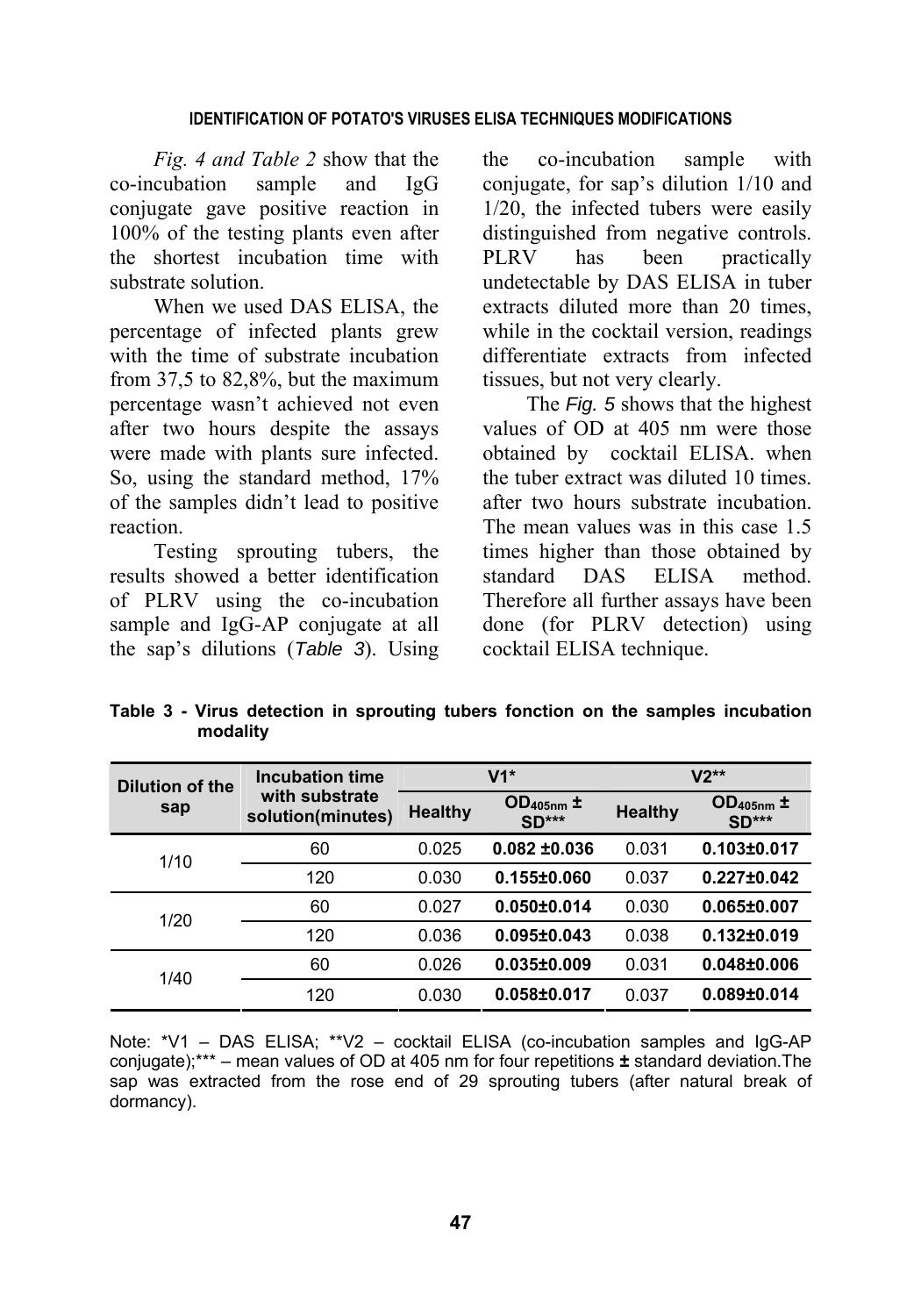



Sample incubation varian

**Figure 5 - PLRV detection in sprouting tubers. 95% CI= 95% confidence interval of the difference; Values not followed by the same letter (\*) are significantly different (P=0.05) according to Duncan's test.**  Experiments were repeated on four occasions.

Sample incubation variant

## **CONCLUSIONS**

Significantly higher readings were obtained applying cocktail ELISA, this variant improving the detectability of potato virus particles The results obtained in the detection of PLRV in leaves were better than in tubers (because of the low concentration of the virus in tubers).

The results achieved testing extraction's buffer additives show a better identification (significant differences) for PVY and PVA in potato leaves (sap's dilution 1/10) using McIlvain's phosphate-citric acid buffer (0,18M; pH 7). This buffer don't use polyvinylpyrrolidone, an additive expensive and difficult to dissolve in PBS-T.

Presence of proteins in conjugate buffer improve safety of viruses identification. Food gelatin was more efficiently like the bovine serum albumine (BSA) for PLRV identification. So, the results achieved show a better identification (significant differences) for PLRV in potato leaves (sap's dilution 1/10) using gelatin  $(1\%; pH 7.4)$  and a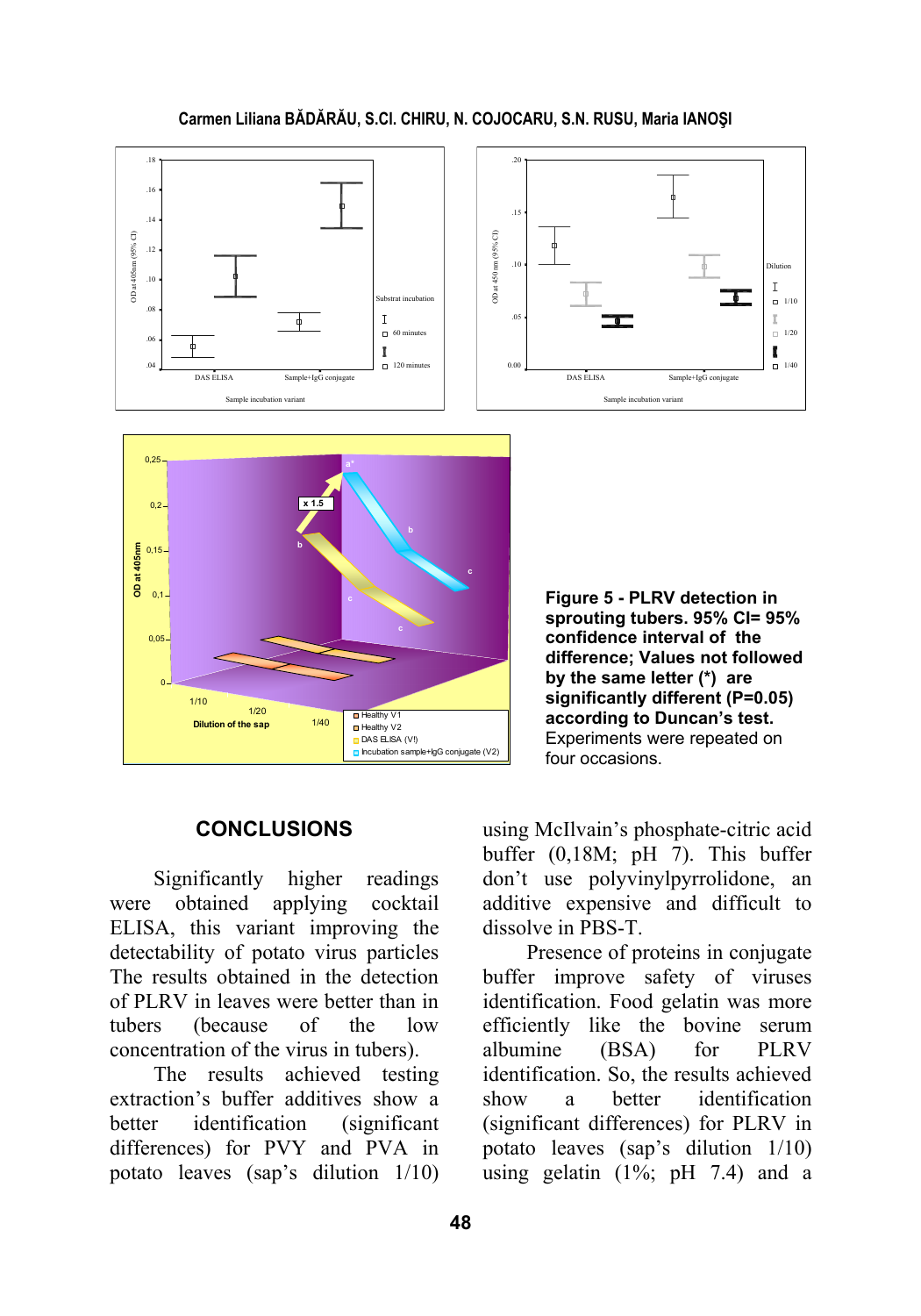mixture gelatin  $(1\%)$  + Congo Red (40 mg/l). This buffer don't use bovine albumine serum (an additive expensive).

The co-incubation sample and conjugate, the use of gelatine food instead of other proteins in the composition of conjugate buffer and the McIlvain's phosphate-citric acid buffer used like extracting buffer could be possibilities for saving time and costs of potato viruses diagnostic tests.

### **REFERENCES**

- **Bădărău, C.L., Cojocaru, N., Ianoşi, M., Rusu, S.N., 2008** - *The effect of samples incubation modality on detection of PLRV by ELISA technique in leaves and sprouting tubers.* In: Chiru S. N., Olteanu G., Bădărău C. L. (eds.) Potato for a changing world. Abstract of Papers and Posters, 17th Triennial Conference of the EAPR. Transilvania University of Brasov Publishing House, Brasov : 558-561
- **Bădărău, C.L., Cojocaru, N., Rusu, S.N., Ianoşi, M., Petrusca, K., 2009** - *The influence of samples incubation on detection of PLRV and the effect of extraction buffer's additives on the detection of potato viruses Y, A, X and S by ELISA technique*. Proceedins of the 2nd International Symposium "New Researches in Biotechnology", Serie F, Special volume, Biotechnology, University of Agronomical Sciences and Veterinary Medicine Bucharest: 9-17
- **Bădărău, C.L., Cojocaru, N., Rusu, S.N., Ianoşi, M., Petrusca, K., 2009** - *The effect of samples incubation on detection of PLRV and the effect of some extraction buffer's additives on the detection of potato viruses Y, A, X and S by ELISA technique*. Analele Universităţii Oradea,

Fascicula Biologie, TOM XVI, No.2 15-19

- **Bădărău, C.L., Rusu, S.N., Ianoşi, M., Petrusca, K., 2009** - *The influence of extraction buffer additives on the sensitivity of ELISA test for potato leafroll virus. potato viruses Y, A, X and S*. Bulletin of University of Agriculture Sciences and Veterinary Medicine Cluj-Napoca, 66(1): 528.
- **Clark, M.F., Adams, A.N., 1977** *Characteristics of microplate method of enzyme linked immunosorbent assay for the detection of plant viruses*. J. Gen Virol., 34: 475-483
- **Goodwin, P.H., Bantarri, E.E., 1984** *Incresed sensitivity of ELISA for potato viruses S. X and Y by polystyrene pretreatments. additives and modified assay procedure*. Plant Diseases. vol 68(11): 944-948
- **He, C., Molden, T.A., Xiong, X., Boiteau, G., Nie, X., 2006** - Cytocrome c oxidase mRNA as an internal control for detection of Potato virus Y and Potato leafroll virus from single aphides by coamplification RT-PCR assay. J. Virol. Methods 138: 152- 159
- **Hill, S.A., Elizabeth, A.J., 1984** *An investigation of the reliability of ELISA as a practical test for detecting potato leaf roll virus and potato virus Y in tubers*. Plant Pathology, 33: 21-26
- **Kaniewski, W.K., Thomas, P.E., 1988**  *A two-step ELISA for rapid. Reliable detection of potato viruses*. Am. Potato Journal. 65: 561-571
- **Leone, G., van Schijndel, H.B., Schoen, C.D., 1997-** *Direct detection of potato leafroll virus in potato tubers by immunocapture and the isothermal nucleic acid amplification method NASBA*. J. Virological. Meth., 66: 19-27
- **Loebenstein, G., Akad F., Filatov V., Sadvakasova, G., Manadilova, A.S., Bekelman, H., Teverovsky, E., Lachman, O., David, A., 1997**- *Improved detection of potato leafroll luteovirus in leaves and tubers with*